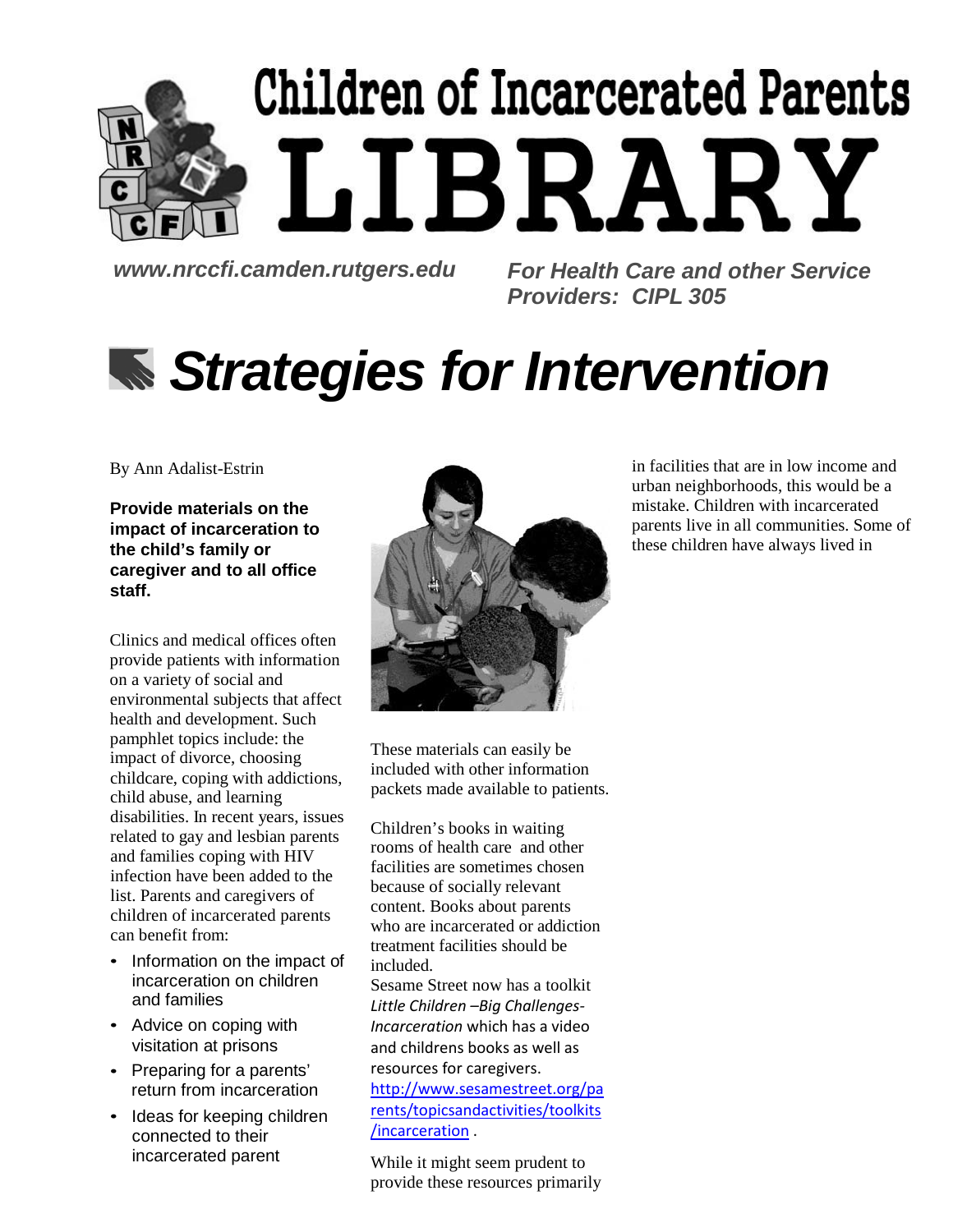Suburban or rural areas. In addition, many children are sent from inner city neighborhoods to live with relatives in rural and suburban communities when their parent is incarcerated.

Whole families will sometimes relocate to a community nearer the prison or to a location far away from the media coverage or community reaction to the family member's crime. Physicians, teachers, and librarians in many different communities and neighborhoods have included information and resources about incarcerated parents as a part of their work with children and families. These professionals overwhelmingly report, "If you build it…they will come."

**Examine individual biases, perspectives, and experiences and understand the influence they have on your assessment**

Everyone brings his or her history and prejudices to work. They color many observations with interpretations and meaning. It is often particularly difficult for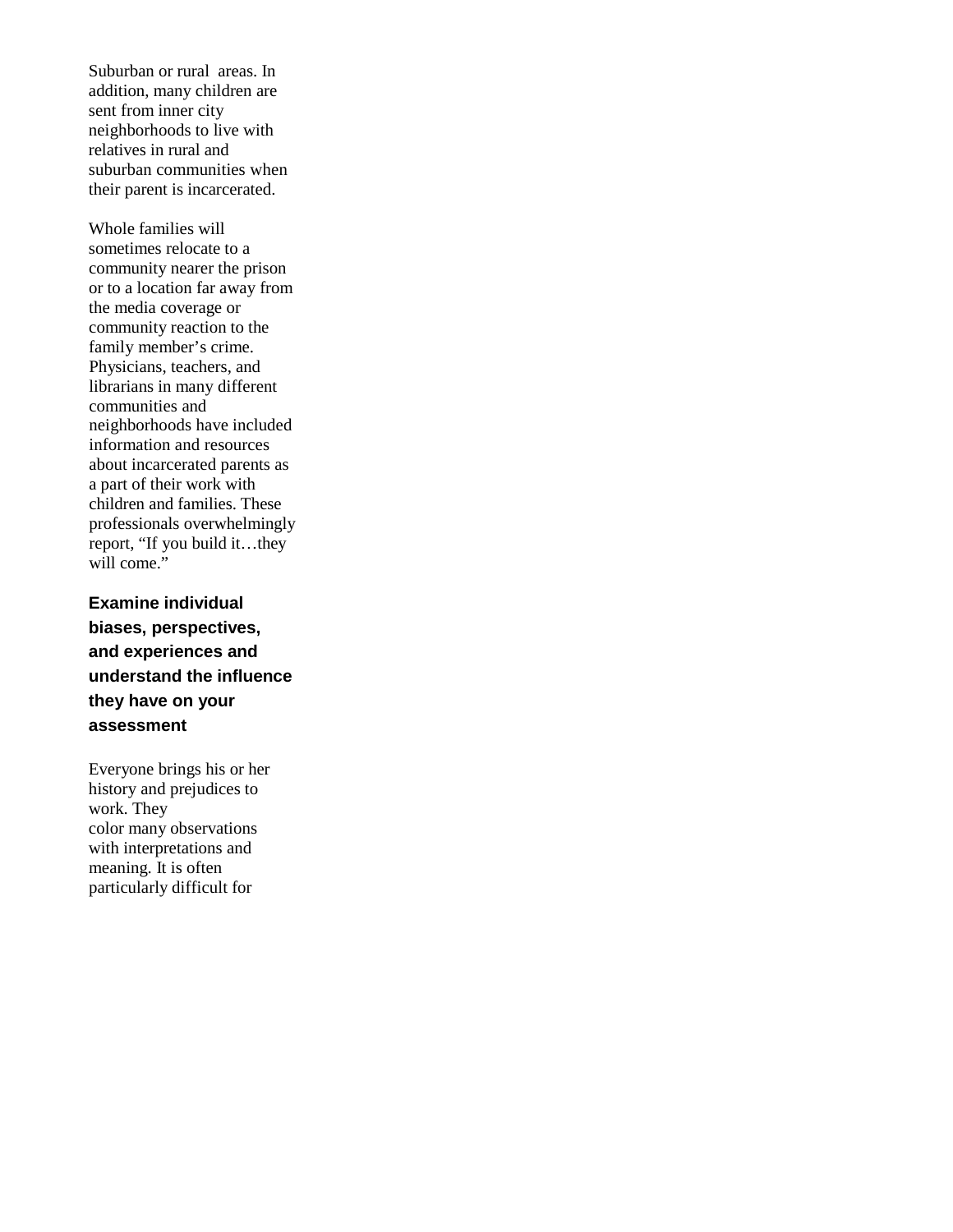*CIPL 305: Strategies for Intervention*

health care providers and other professionals working with children and parents to avoid projecting or interjecting their own experiences (positive or negative) with parenting, mental health, and with addictions, treatment, and recovery.

Equally difficult are issues related to domestic and community violence and crime. It helps to be aware of one's own perspective, to consider a teamwork approach to interventions with families, and to include a trusted colleague or supervisor in the management of cases that elicit a personal response.

#### **Create an atmosphere of safety and trust**

Since many of the issues related to the incarceration of a parent are important to the overall health and well-being of the child, effective communication between the caregiver, parents, and health care provider is essential.

Trust and safety are necessary for optimal communication and are best nurtured in an atmosphere of genuine respect and acceptance. This can sometimes be difficult when the needs of the child are in conflict with the needs of the adults or when information or observations about the child will offend or upset the parents or caregivers.

It is also essential to recognize the role that race, ethnicity, language, gender and age can play in building trust between patients and health care providers. See CIPL 306 for more information.

#### **Outline a plan for responding to the issues of parental incarceration.**

Pediatric or family practice health care providers are not expected to function as social workers or therapists or to intervene in the criminal justice process.

What you can do to mitigate the effects of parental incarceration on children will depend in part on how the issues come to your attention. The child may be exhibiting symptoms of anxiety or depression or developmental delay. There may be sudden onset of enuresis and encopresis, sleep disruptions or feeding difficulties.

The parent or caregiver may report that the child is having difficulty in school. The child may tell you outright about their incarcerated parent. You may have concerns about the caregiver's mental health. The parent may request that the child's health records be sent to the incarcerated parent. In any of these or other scenarios, the health care provider has several options for intervention

### **Options for Intervention**

#### **NOW:** *Deal with it in the moment*

If there is urgency on the part of the parent or caregiver and, of course, if the child appears to be in danger or jeopardy.

#### **SEND:** *Make appropriate referrals*

Choose other health, mental health, or social service program or agency referrals carefully. If at all possible be sure that the professionals you are referring

to have experience or expertise with families of prisoners or are at least aware of their unique issues and concerns. This is especially important when referring children and families to mental health professionals.

Unfortunately, insurance coverage, location, and setting may dictate referrals in ways that preclude such screening. Having resources, such as Children of Incarcerated Parents Library materials, to give parents and caregivers as supplemental to the referral will be essential.

#### **NOTE:** *Chart the conversations for follow up*

All patients feel more acknowledged and cared for when health care providers remember a few details about their lives. This is even more important to those who are struggling with major life crises. Noting the incarceration of a child's parent presents some conflicts, however.

The child is the patient, and this information, which could be used in some way against the parent or caregiver could be considered inappropriate for inclusion in the child's medical record. Similar concerns exist in dealing with parental depression, domestic violence, and parental addictions. The policy of your practice or clinic on confidentiality can easily apply here.